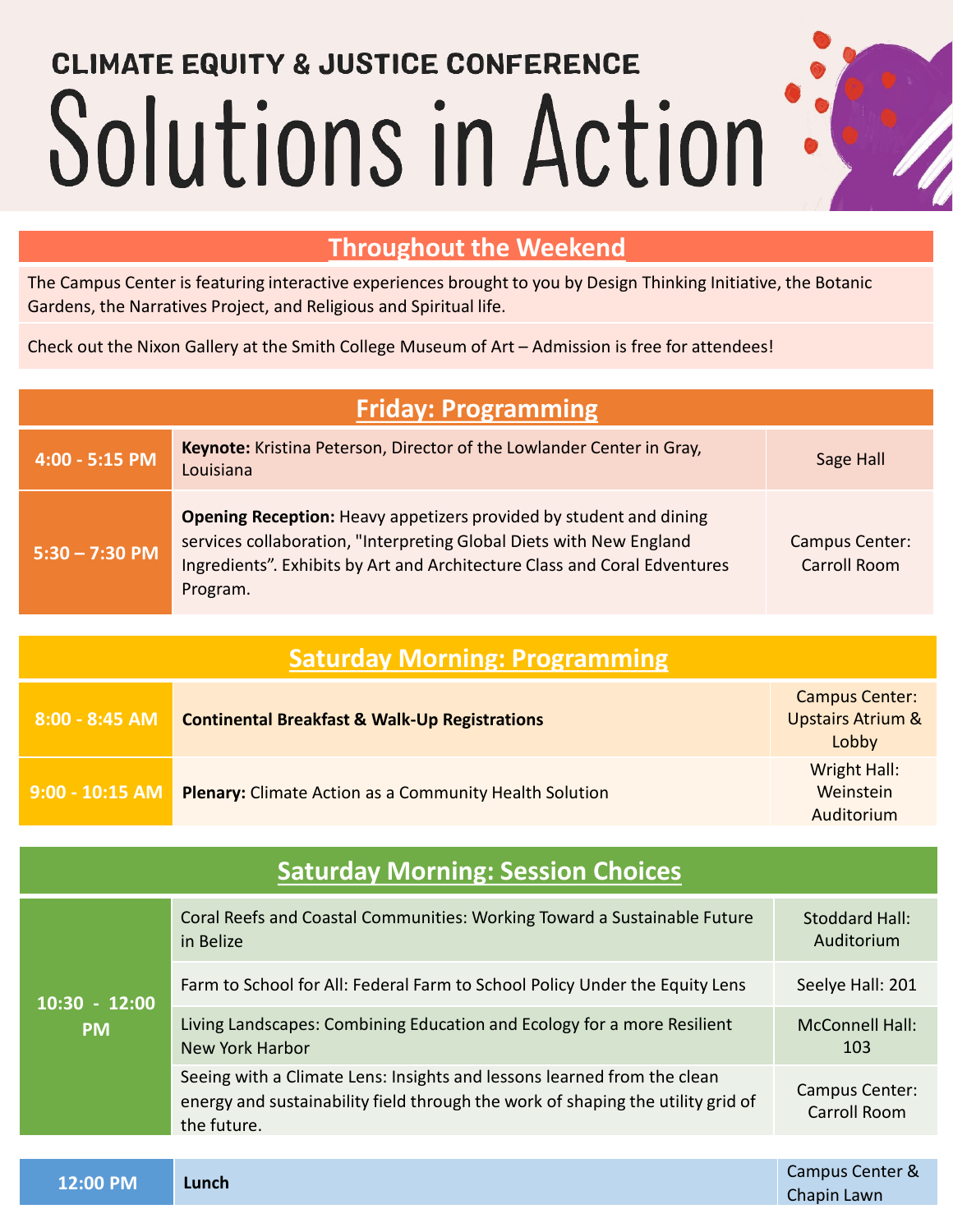| <b>Saturday Afternoon: Session Choices</b> |                                                                                                       |                                       |  |  |
|--------------------------------------------|-------------------------------------------------------------------------------------------------------|---------------------------------------|--|--|
| $1:00 - 2:30 P M$                          | Community, Culture, and Place: Sustainable Practices for the Built<br>Environment                     | Seelye Hall: 201                      |  |  |
|                                            | Teaching Environmental Mindfulness: Providing Communities with the Tools<br>to Become Active Stewards | Stoddard Hall:<br>Auditorium          |  |  |
| $1:00 - 1:40$ PM                           | Powering Africa in a Changing Climate: Strengthening Local Action and Voices                          | Campus Center:<br>Carroll Room        |  |  |
|                                            | The Meatless Monday Starter Kit: Using a Weekly Cue to Initiate Long Term<br><b>Dietary Shifts</b>    | <b>McConnell Hall:</b><br>103         |  |  |
| 1:50 - 2:30 PM                             | Community Solar and Energy Financing for a Just Transition                                            | <b>Campus Center:</b><br>Carroll Room |  |  |
|                                            | Food Justice and Farmworker Organizing with the Pioneer Valley Worker's<br>Center                     | <b>McConnell Hall:</b><br>103         |  |  |

| <b>Saturday Afternoon: Programming</b> |                                                                            |                                         |  |  |
|----------------------------------------|----------------------------------------------------------------------------|-----------------------------------------|--|--|
| $2:45 - 3:45$ PM                       | <b>Plenary Session:</b> Young Alums in Climate Action, Justice, and Equity | Wright Hall:<br>Weinstein<br>Auditorium |  |  |
| 3:45 PM                                | <b>Closing Remarks and Reflections</b>                                     |                                         |  |  |

## **Saturday Afternoon: Conversations with Speakers & Delicious Snacks**

| $4:15 - 5:00$<br><b>PM</b> | Reimagining Philanthropy for Climate Justice – Conversation and Discussion                                         | Seelye Hall: 201 |
|----------------------------|--------------------------------------------------------------------------------------------------------------------|------------------|
|                            | Confident Communication with Diverse Colleagues to Affect Positive Change<br>with Kit Batten                       | Seelye Hall: 206 |
|                            | Murray Fisher from NYC Harbor School and Billion Oyster Project                                                    | Seelye Hall: 208 |
|                            | Brad Howe from Scape Design                                                                                        | Seelye Hall: 105 |
|                            | Sierra Bainbridge from MASS Design Group                                                                           | Seelye Hall: 212 |
|                            | Chloe Marshall from National Farm to School Network                                                                | Seelye Hall: 102 |
|                            | Jana Ganion from Blue Lake Rancheria                                                                               | Seelye Hall: 107 |
|                            | Young Alumnae Panelists: Eleanor Adachi, '17, Alexandra Davis, '18, Mary Ann<br>Maestas, '15, and Kayla Clark, '14 | Seelye Hall: 109 |
|                            | Joseph Kunkel from Sustainable Native Communities Collaborative                                                    | Seelye Hall: 202 |
|                            | Ron Hernandez - From Meatless Mondays Campaign                                                                     | Seelye Hall: 204 |
|                            | Lynn Bernander, Ernesto Cruz, Summer Sandoval from Coop Power                                                      | Seelye Hall: 211 |
|                            | Kerene Tayloe from WeAct                                                                                           | Seelye Hall: 110 |
|                            | Dr. Aparna Bole from Healthcare Without Harm                                                                       | Seelye Hall: 101 |
|                            | Coral Reef and coastal communities conversation                                                                    | <b>CEEDS</b>     |